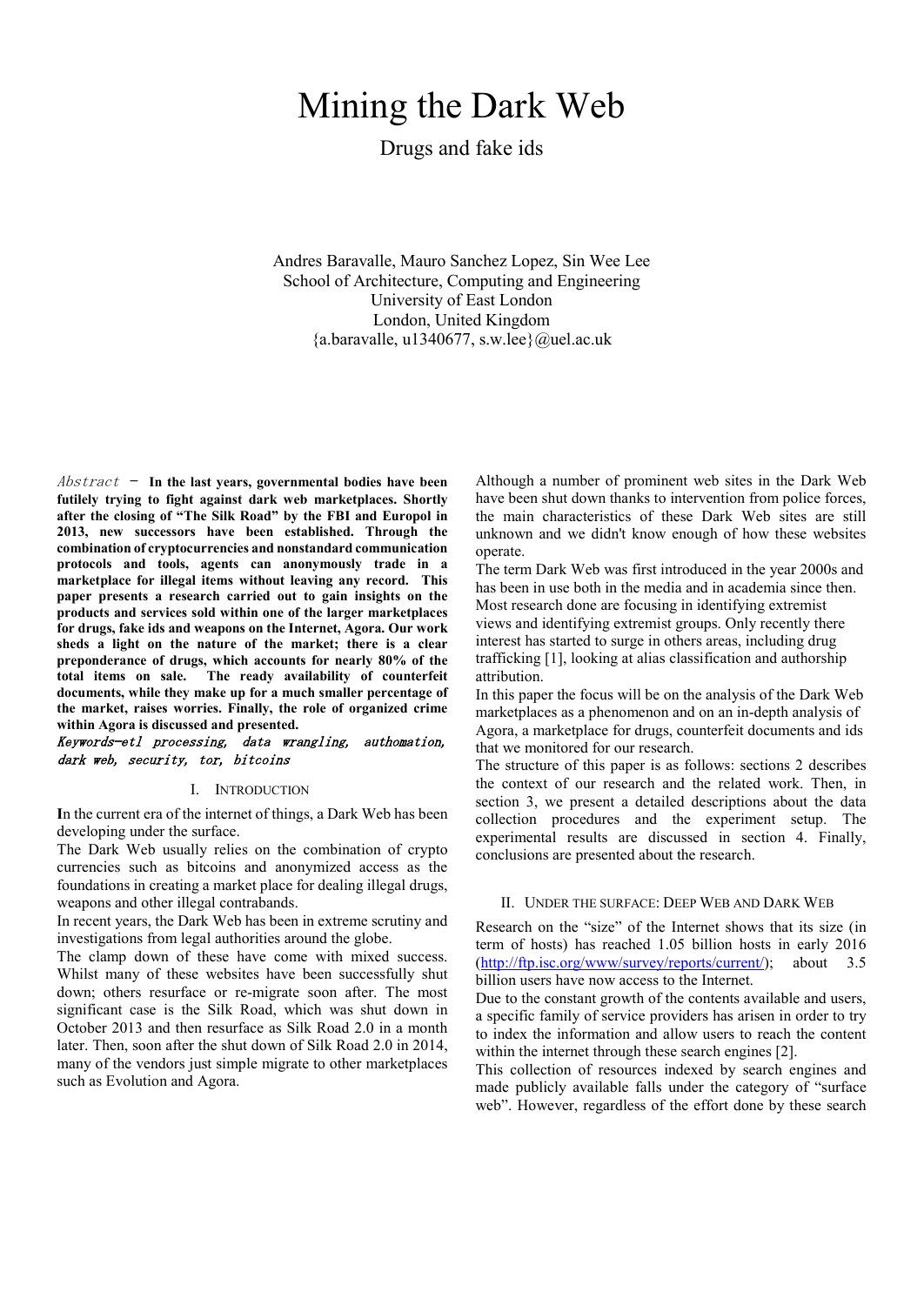engines in order to index more content and in the most useful way to the final user, some of the contents available on the internet are yet not indexed.

On the top layer of the web, we have the indexed, surface web in which we navigate daily. Under the surface web, we have the deep web, content underneath the surface and not indexed by the search engines. Bergman [3] estimated the deep web to be 400 to 550 times larger than the content on the surface.

Under the deep web, we can find the dark web, the back alley of the Internet [4]. While "deep web" and "dark web" are sometimes used interchangeably (especially by the media, but also by other authors), will use the above distinction for this paper.

# *A. Dark web*

We can define the Dark Web as "a collection of websites that are publicly visible, but hide the IP addresses of the servers that run them" [5]. These web sites can be visited by users, but it is hard to identify where they are hosted and who hosts them, as they are hidden behind encryption protocols – typically either Tor (The Onion Routing) or I2P (Invisible Internet Project).

While the expression "dark web" as we intend it today is relatively recent, the concepts around dark web have been under investigation since the early 2000s.

The concept for example comes up in several works by Chen, H. et el. around a "Terrorist Knowledge Portal" (cited in [6]; the papers are not indexed, but the slides for a presentation are available [7]), linking it to "the use of the Internet by terrorist and extremist groups".

# *B. Timeline of the Dark Web marketplaces*

It was through a forum post [\(https://bitcointalk.org/index.php?topic=3984.msg57080](https://bitcointalk.org/index.php?topic=3984.msg57080) ) on March 2011 that the first large dark web hosted market place was publicly announced. The Silk Road was presented as an anonymous online market, still under development in hope to receive feedback from the bitcoin community.

While starting with drugs, the staff was aiming to offer weapons and other products that may be difficult to find on the surface web market places.

With the combined efforts of FBI and Interpol, the site was seized on February 2013, ending with the arrest of Ross William Ulbricht, who was charged with engaging in a money laundering and narcotics trafficking conspiracy as well as computer hacking [8].

Other dark web sites started to fill the market niche left by The Silk Road. Some of these include "Evolution", "Hydra" and the "Silk Road 2.0". However, combined efforts of Europol and FBI would seize the vast majority of them during "operation Onymous" on November 2014 [9].

Yet some of this platforms remained after operation Onymous: "Evolution" and "Agora". However, a few months later, Evolution was allegedly subject of an inside scam where 130.000 Bitcoins were allegedly stolen, following by the

closure of their services [\(https://www.reddit.com/r/DarkNetMarkets/comments/2zeuxo](https://www.reddit.com/r/DarkNetMarkets/comments/2zeuxo/complaintwarning_evolution_admins_exit_scamming/) [/complaintwarning\\_evolution\\_admins\\_exit\\_scamming/\)](https://www.reddit.com/r/DarkNetMarkets/comments/2zeuxo/complaintwarning_evolution_admins_exit_scamming/).

With no competition left, Agora became the "king of the Dark Net" [10]. Agora has changed host and domain name several times in an attempt to avoid cyber-crime law enforcers over its almost two years of existence. agorahooawayyfoe.onion, one of the instances of this marketplace is the subject of this study.

As of today, the site has been shut down by their staff since September 2015, with the motivation cited as a number of vulnerabilities exposed regarding the anonymization process of the TOR network [\(https://www.reddit.com/r/AgMarketplace/comments/3idznd/a](https://www.reddit.com/r/AgMarketplace/comments/3idznd/agora_to_pause_operations/)

gora to pause operations/ ).

# *C. Agora*

Agora is (or possibly was) a popular "dark web" marketplace. Agora does have characteristics that are similar to other black market operations [11] and it's based on behaviour that doesn't comply with an organisational set of rules.

It is fairly obvious that entities that fail to comply with the set of rules do so in order to obtain some sort of benefit.

Generally speaking, Agora was selling both products and services, with a minimal set of rules. At the time of our research the only items that couldn't be sold were body parts, and the only service that was forbidden to sell was assassination.

It is possible that the very limited set of rules might have been some sort of market positioning statement - in practice the key areas of business within the market where drugs, fake ids and weapons (but only for a limited time).

As for all black market operations, operations on Agora were not taxed, neither directly nor indirectly, and Agora offered sellers the possibility for sellers to place products that could not be typically sold legally.

The key aspects of Agora are largely similar to the ones of other illegal operations: protection of the identity for the members, exchange of money, illicit profits.

# III. EXPERIMENTAL ENVIRONMENT

# *A. Architecture*

The first proof-of-concept for our spider was developed with a few lines of code to simulate a human authentication on the market.

The on-line marketplace was first of all invite-only - so access to the market place required some digging for an invite and several sessions on the web site were required to be able to replicate human-like sessions to proceed with the data collection.

The application used for collection has been built on a classic LAMP stack for data collection – and a variety of languages for data analysis.

The miner was developed using command line PHP (and the cURL library) and an object oriented approach, using MySQL as a backend.

The analysis of the data has been carried with several tools including Weka and ad-hoc Java and Python scripts.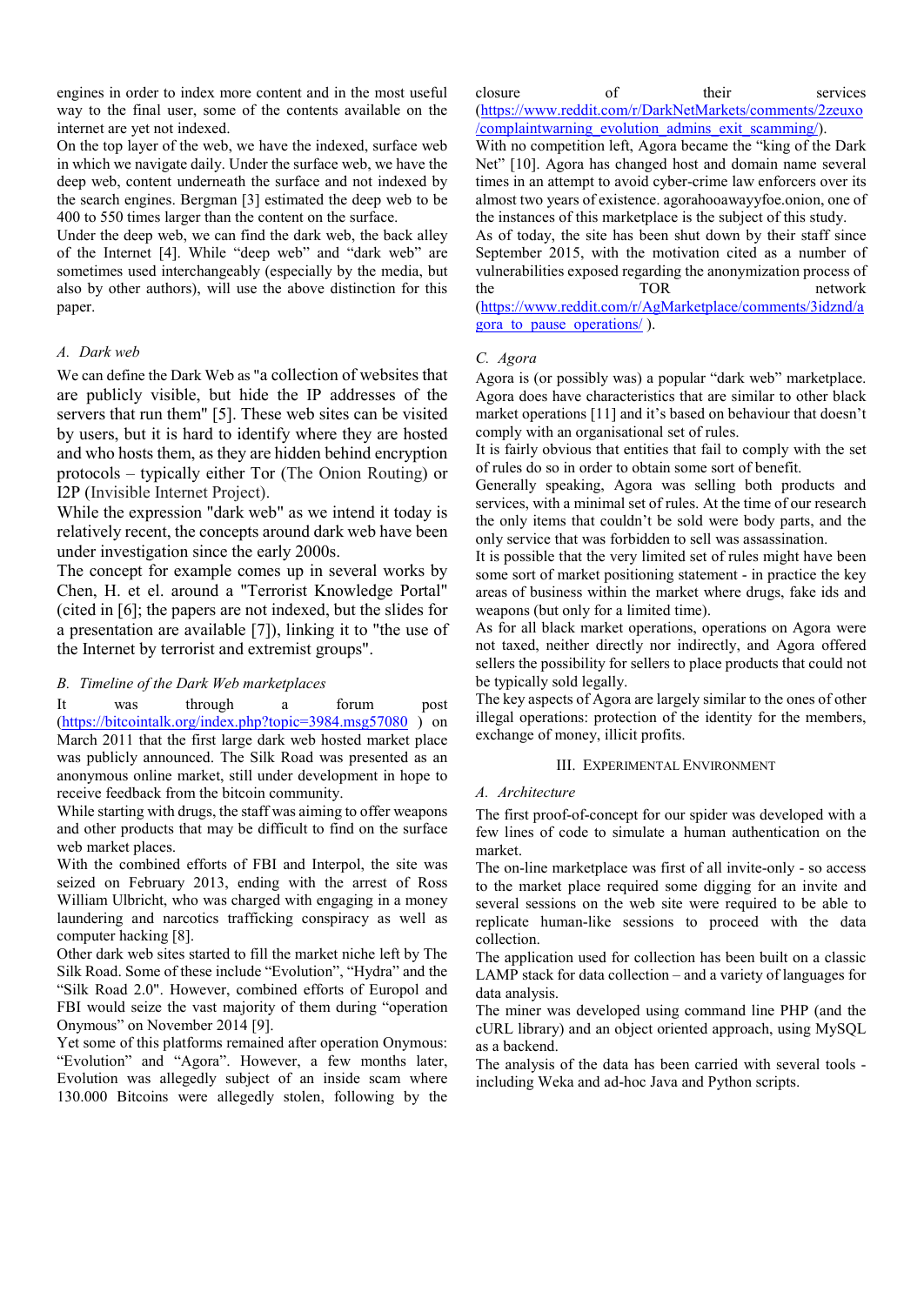Libraries such as Pandas, Numpy, NLTK and MatPlotLib have been used for the analysis, integrated within a Jupyter notebook, enabling the team to explore and interact with the code and results of the analysis.

Both the MySQL database and the Jupyter notebook are being hosted using a popular cloud hosting service allowing the team to collaborate remotely in real time.

Finally, in order to promote a homogeneous development environment between all members of the team and the hosted service, we have integrated all our software dependencies on a Docker container running Ubuntu Linux with an installation of Jupyter.

All the code for both the data collection spider and the data analysis tools can be found in Github, respectively at <https://github.com/zaharovs/collector> and https://github.com/mauromsl/dark\_web\_datamining

# *B. Data Collection*

Navigation on Agora is anonymous as Agora is hosted on the Tor network; from our analysis, Agora also used a combination of classic discretionary access control techniques for authentication [12], combined with techniques to discourage web scraping.

Protection of their business model in general, and specifically assets is something that Agora's team very much considered, but the techniques used by the team were neither advanced nor seemed to show awareness of the developments of the last few years.

There is extensive research on techniques to discourage web scraping; the most common ones include:

- 1. Turing tests
- 2. User-agent identification
- 3. Throttling of HTTPD requests
- 4. Obfuscation
- 5. Data tainting
- 6. Injecting markers
- 7. Network traffic analysis

Within the Agora team, there was clear effort in trying to minimize the impact of deep web extraction. Turing tests and user-agent identification were implemented at the time we started our work, and network traffic analysis was most likely introduced later on while we were working on the data collection.

Turing tests to differentiate real users from software robots are common in the industry [13], and Agora did use optical character recognition CAPTCHAS. This was the single protection that slowed the most our spider; while the spider was running largely automatically, the CAPTCHA challenge was answered manually (and had to be repeated several times per day due as sessions had limited persistence).

Agora also implemented some sort of user-agent identification techniques, but they were fairly basic (user agent header and referrer) and did not implement more advanced HTTP header

sniffing (e.g. looking for headers that a normal browser would send, as Accept-Encoding, but that a spider may not send).

Agora didn't implement either more advanced techniques as obfuscation (e.g. generation of text with JavaScript), data tainting [14] or even account audits, which overall facilitated our spidering.

Injecting markers is normally used to identify intellectual property that is taken and re-published; given the business operation that Agora was running it is unlikely that it was too relevant.

Routine site maintenance and self imposed throttling (we were trying to avoid detection) did mean that our spidering was not as fast as we would have liked – and we managed to have only a limited number of data collection points.

In time, the web site administrators might have realized that data mining was in progress as extra layers of protection were added: geolocation, session expiration and session management were added after we started the monitoring and before the closure.

The rationale for session expiration and session management checks is self-evident: sessions were frequently expired automatically, which meant having to restart the Tor connection, re-authenticate and deal again with the Turing test. When it comes to geolocation checks (and bans) we can just hypothesize that Agora was trying to block TOR connections from exit points where traffic level was too high. This was countered again by restarting the Tor connection.

Towards the end of our data collection, the site was typically unavailable every day for hours, which again required changes in the code and in the way we were collecting data.

That said, Agora's network traffic analysis was fairly weak; Agora was an invite only web site, and invites were not easy to find. Two accounts only were used to mine the data and no particular actions have been attempted to audit (and/or block) user connections.

The main data collected was the list of products (including both product description and images) and vendors in Agora.

### IV. RESULTS AND ANALYSIS

## *A. Overview*

A total of 30.680 records were collected during our study, starting from 22nd July 2015 until 3rd September 2015.

When looking at the supply side of the market, most of the products categories are drugs such as cocaine, MDMA or heroin. The "other" category seems to be the largest of them in terms of number of listings (this doesn't mean it is in terms of value).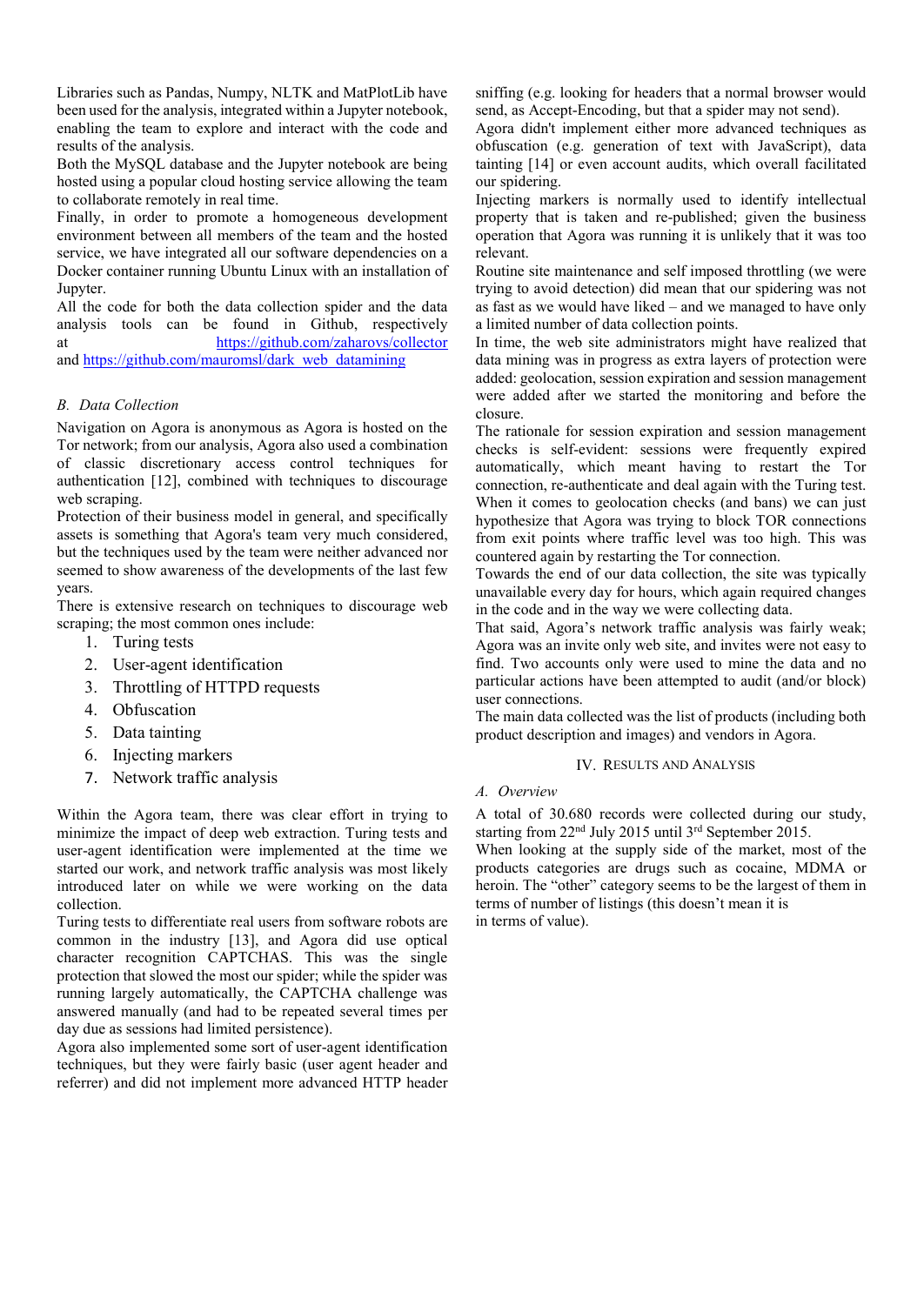

**Figure 1 Most popular product categories** 

Grouping drug-related items together it is evident the preponde rance of drugs within the marketplace – nearly  $80\%$  of the size of the market in terms of products on sale.



**Figure 2 Drug listings vs other items** 

# $B.$  *Geographical distribution*

Looking at our data, US leads the product supply – with UK a distant second.



When analyzing the data more in depth, we can see how the drugs market is dominated by suppliers from US and UK, while sellers from China lives up to the stereotype and focus on watches and clothing (most likely counterfeit products).



**Figure 4 Geographical distribution for drugs** 

## $C.$  *Drugs*

The total market for drugs within Agora was massive, in all  $ways$  – number of products on sale, number of sellers operating in the country and total size of the market.

Looking at the data, the highest number of sellers are concentrated within USA, UK and Australia  $-$  while the top countries by market size are Germany, USA and Netherlands respectively.

| <b>Market size (bitcoins)</b> | Drug number<br>selling in<br>country | <b>Selling country</b> | <b>Number</b><br>of<br>vendors |
|-------------------------------|--------------------------------------|------------------------|--------------------------------|
| 17094.63                      | 1177                                 | Germany                | 74                             |
| 13279.65                      | 3985                                 | <b>USA</b>             | 388                            |
| 6500.61                       | 1477                                 | Netherlands            | 72                             |
| 4204.84                       | 1652                                 | Australia              | 138                            |
| 2583.053                      | 1811                                 | UK                     | 137                            |
| 2446.51                       | 1013                                 | Canada                 | 71                             |
| 1516.203                      | 236                                  | China                  | 13                             |
| 797.98                        | 13                                   | Argentina              | 2                              |
| 785.681                       | 5                                    | Peru                   |                                |
| 507.39                        | 99                                   | Belgium                | 6                              |



Looking at the inventory value for the sellers on Agora, is it immediately evident that it's not small criminality. We are talking about entities as RADICALRX with over 10 million dollars of product on sale on Agora over the time of our study. This is hardly teenagers in basements  $-$  the scale is the one of organized crime.

| <b>Products on</b><br>sale<br>(bitcoins) | Alias            | <b>Countries of</b><br>operation | Categories                                                          |
|------------------------------------------|------------------|----------------------------------|---------------------------------------------------------------------|
| 13028.72                                 | <b>RADICALRX</b> | Germany,<br>Sweden               | Hydromorphone,<br>Oxycodone, Fentanyl,<br>Meth                      |
| 2729.37                                  | HonestCocaine    | USA                              | Cocaine                                                             |
| 1958.49                                  | p3nd8s           | USA                              | Meth, Prescription,<br>Heroin, Cocaine, DMT,<br>LSD, MDMA, Fentanyl |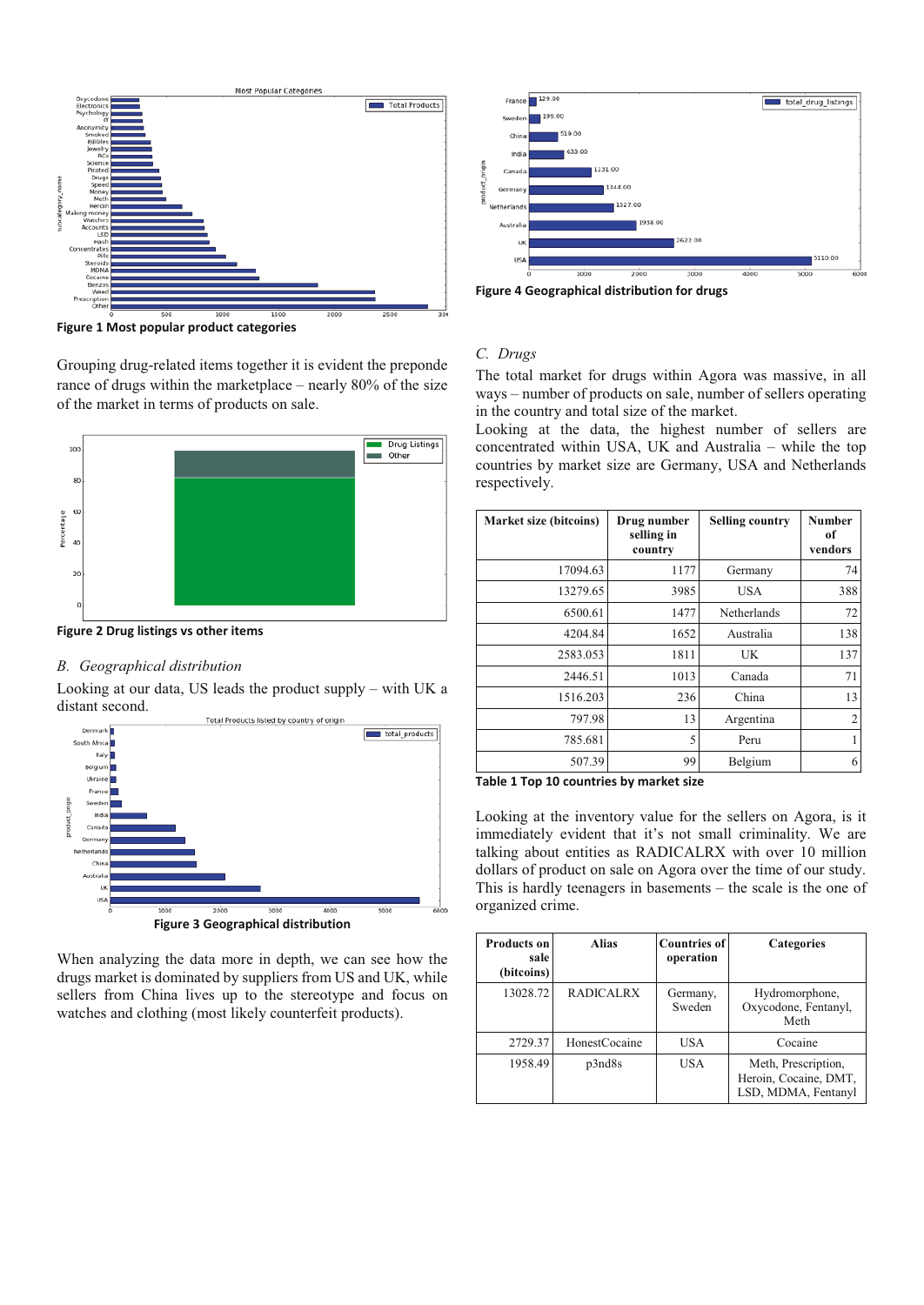|         | 1786.10 Clandestine Pharm<br>aceutics | <b>USA</b>                       | 2C                                                                                              |
|---------|---------------------------------------|----------------------------------|-------------------------------------------------------------------------------------------------|
| 1291.57 | drugbrothers                          | Peru,<br>Germany,<br>Netherlands | Cocaine, Speed, MDMA,<br>Weed                                                                   |
| 1249.78 | <b>DutchWholesale</b>                 | Netherlands,<br>Australia        | Cocaine, MDMA,<br>Shake/trim, Ketamine                                                          |
| 1003.51 | dutchelite                            | Netherlands                      | Cocaine, MDMA                                                                                   |
| 917.61  | zunidog                               | Germany,<br><b>Netherlands</b>   | Prescription, Heroin,<br>Ketamine, Cocaine,<br>Oxycodone, Speed, Pills,<br>MDMA, Weed, Fentanyl |
| 910.48  | alchemycd                             | China                            | Concentrates, MDMA,<br>Synthetics                                                               |
| 747.75  | SanaDiversi<br>on                     | Argentina                        | Cocaine                                                                                         |

**Table 2 Top 10 sellers, sorted by value of products on sale** 

## $D.$  *Counterfeit documents*

The total market size of counterfeit documents on Agora is 3747.85 BitCoins. Documents of any type could be sourced on Agora, making it a viable option for international terrorist groups and criminals in general.

Differently from the drugs market, the counterfeit documents market seems to be more concentrated  $-$  with less vendor operating in the niche.

The top vendor, alias plasticA, has put on sale ids for 3433.61 bitcoins, about 1.8 million British pounds.

When looking at the data on passports, we can see how there are two main types of passports on sale: physical documents and scans.

Physical documents are counterfeit passports on sale; the vendors claim that they will be accepted by the authorities as real for being exact copies with all the safety features being replicated. Scans are just scanned copies of real passports possibly to be used for identity fraud.

During our research, 84 scans/photos of passports were on sale, and 12 physical passports.

A UK passport can be bought for as cheap as £752. Scanned passports are available for as litte as  $£7$ , and can be bought in bulks, with a wide range of countries to choose from.

Counterfeit identity cards can be bought for as cheap as  $£142$ for an European id card and even cheaper for US state id cards, with prices ranging between £25 and  $£92$ .

The total number of listings for passports and counterfeit identity cards is 65, but some vendors claim to be able to produce any number of them, personalising all the details of the counterfeit document.

Driving licenses are also on sale; the vast majority of them are US driving licenses. Prices for those licenses range between £51 pounds up to £300. Prices for European driving license were slightly more expensive, up to £419 but more impressively, in one of the listings, the vendor claimed that the license sold would be registered officially.

| Market size   Counterf   Counterfeit ID's  <br>(bitcoins) eit ids on | sale | seller name | Selling<br>countries countries | Postage |
|----------------------------------------------------------------------|------|-------------|--------------------------------|---------|
|----------------------------------------------------------------------|------|-------------|--------------------------------|---------|

| 3433.605033879999<br>h | 5              | plasticA              | <b>USA</b>            | Worldwid<br>e, |
|------------------------|----------------|-----------------------|-----------------------|----------------|
| 4.357526669999999<br>5 | 11             | $i\&\#79$ ; racle     | USA                   |                |
| 4.17117371             | 5              | TemplatesAndFa<br>kes | USA                   | USA,           |
| 3.59959234             | $\overline{2}$ | harveynorman          | Australia             |                |
| 2.56928505             | 3              | Cherymoya             | USA                   |                |
| 2.46805955             | 8              | DrRopata              | <b>New</b><br>Zealand | ,worldwid<br>e |
| 2.2997546              | 13             | xOneStopShoPx         | USA                   |                |
| 1.42178443             | $\overline{c}$ | Keira <sub>666</sub>  | Croatia, Spai<br>n    |                |
| 1.199429109999999<br>9 | 3              | dmynationsupply       | USA                   | Global,        |
| 0.74509266             | $\overline{c}$ | stoeprand             | Netherlands           |                |
| 0.34257134             | 1              | ProfessorPlastic      | <b>USA</b>            | <b>USA</b>     |
| 0.23979993             | 1              | elangaba              | <b>USA</b>            |                |

**Figure 5 Top 10 counterfeit document vendors, sorted by market size** 

## $E$ *. Organized crime*

As part of our research, we wanted to gain some insight on the size of the vendors operating on the site.

We wanted to try to understand first of all how concentrated was the supply within the different vendors, and then if there were any existing patterns that would manifest that the supply was operated by well-coordinated organizations instead of individuals.

By looking at the total value of the listings for each of the vendors, we hoped to understand how concentrated the supply is.

The plot below displays just the largest 25 vendors and it can be already be seen how the suppliers market value is not evenly distributed. In modern economic studies, this phenomenon often occurs in oligopolistic markets where the large majority of this supply is concentrated into a small number of providers. This phenomenon is commonly referred as "kinked supply curve"  $[15]$ .



**Figure 6 Top 25 vendors by market value**

Looking more in depth at the data, we can see how over 90% of the market is dominated by the largest  $10\%$  vendors.

This becomes even more prevalent within the drugs market (which copes  $80\%$  of the total market). Having such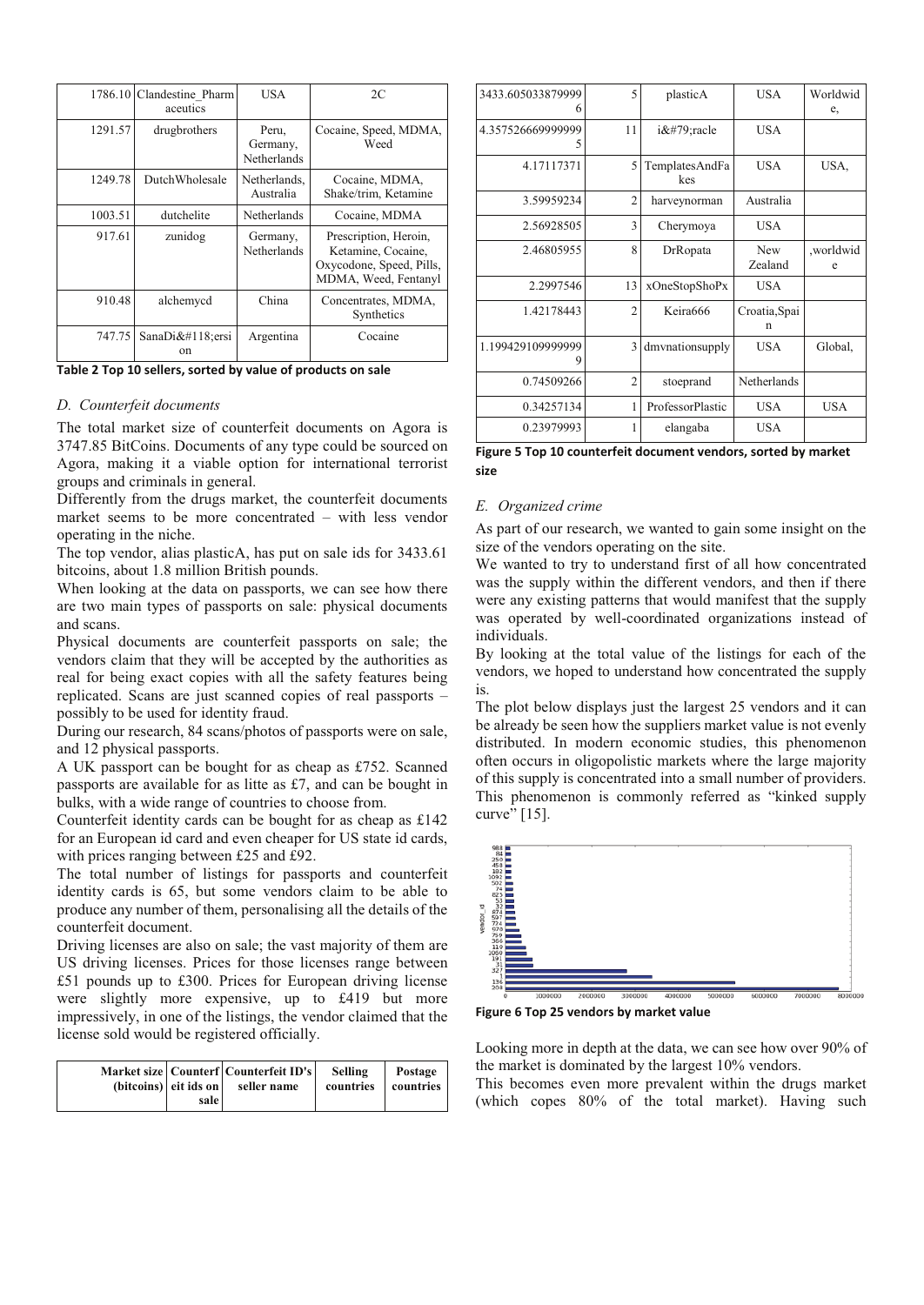concentration of the value within a small vendors is a factor that points us to the fact that the agents behind these markets are not small independent vendors but rather larger criminal organizations. In regards to the counterfeit passports and national ids market, the dominance is not as wide as in the drugs market but still a respectable 40% of the market.

It's worth nothing also that in some cases the quantity of merchandise on sale on one individual transaction was such that would suggest the presence of organized crime. When looking at the hashish category, for example, the mean amount on sale is 47g, with a median of 10g, but with some sellers selling up to 1 kg at the time.

Finally, our research indicates that there was some use of sockpuppets – identities used for deception – within Agora. We decided to try to identify sockpuppets by looking at vendors consistently using exactly the same images for their products – on the grounds that vendors using the same images were likely to be connected.

The analaysis did show a number of sockpuppets – but the amount was fairly limited – with no more than 2 sockpuppets per vendor.

## V. CONCLUSIONS

When we started this work, we wanted to try to lift the curtain on dark web markets. We didn't have any idea of its nature, of its size, of the role that organized crime seems to be playing within the market.

There are serious issues that emerge from our research.

Over 170691.12 BitCoins (about £26 million) of merchandise where on sale on the period under examination. Over 30,000 products were on sale; 1233 sellers participated in the market, spread across 20 countries, with the largest number located in the US and UK.

Drugs, ids and also weapons were readily available in a transnational marketplace, just one click away and anonymously.

When it comes to counterfeit documents, it is relevant to mention that any EU ID card would allow the potential buyer to travel through any country in the EU, open bank accounts and in general create a new identity for himself/herself.

While we didn't manage to collect any data on weapons as they were removed from the market early on, it was originally possible to buy also weapons – and to have them delivered through multiple packages, disassembled.

Black market services are working very cautiously, implementing security measures and hacker avoidance updates regularly. They are largely dominated by organized crime, and they keep resurfacing regardless of the efforts made to shut them down.

#### **ACKNOWLEDGMENTS**

The authors would like to thank Germans Zaharovs, who worked on this project during his research internship, and the University of East London, who funded the internship itself.

Special thanks must also go Daniel Blackman, for the support and encouragement during the research, and for the help in the dissemination of the results.

## 1 REFERENCES

- [1] M. Splitters, F. Klaver, G. Koot and M. Van Staalduinen, "Authorship Analysis on Dark Marketplace Forums," in *roceeding of Intelligence and Security Informatics Conference (EISIC)*, Manchester, 2015.
- [2] K. Bharat and A. Broder, "A technique for measuring the relative size and overlap of public Web search engines," *Computer Networks and ISDN Systems,* vol. 30, no. 1-7, pp. 379-388, 1998.
- [3] M. Bergman, "White Paper: The Deep Web: Surfacing Hidden Value," *The Journal of Electronic,* vol. 7, no. 1, 2001.
- [4] M. Eddy, "Inside the Dark Web," 04 02 2015. [Online]. Available: http://uk.pcmag.com/security/39461/guide/inside-thedark-web. [Accessed 17 06 2016].
- [5] M. Egan, "What is the Dark Web? How to access the Dark Web. What's the difference between the Dark Web and the Deep Web?," 2016 06 28. [Online]. Available: http://www.pcadvisor.co.uk/how-to/internet/what-isdark-web-how-access-dark-web-deep-jocbeautfiulpeople-3593569/. [Accessed 17 06 2016].
- [6] H. Oman, "Security Technology Progress: The 37th IEEE-AESS Carnahan Conference, Taiwan," *IEEE Aerospace and Electronic Systems Magazine,* vol. 19, no. 2, pp. 35-40, 2004.
- [7] H. Chen, "The Terrorism Knowledge Portal: Advanced Methodologies for Collecting and Analyzing Information from the 'Dark Web' and Terrorism Research Resources," 08 2003. [Online]. Available: http://www.slideshare.net/suyu22/the-terrorismknowledge-portal-advanced-methodologies-forcollecting-and-analyzing-information-from-the-darkweb-and-terrorism-research-resources. [Accessed 17 06 2016].
- [8] A. Greenberg , "End Of The Silk Road: FBI Says It's Busted The Web's Biggest Anonymous Drug Black Market," 2 10 2013. [Online]. Available: http://www.forbes.com/sites/andygreenberg/2013/10/02/ end-of-the-silk-road-fbi-busts-the-webs-biggestanonymous-drug-black-market. [Accessed 16 6 2016].
- [9] A. Greenberg, "Global Web Crackdown Arrests 17, Seizes Hundreds Of Dark Net Domains," 11 07 2014. [Online]. Available: https://www.wired.com/2014/11/operation-onymousdark-web-arrests/. [Accessed 16 6 2016].
- [10 A. Greenberg, "Drug Market 'Agora' Replaces the Silk ] Road as King of the Dark Net," 18 11 2015. [Online].